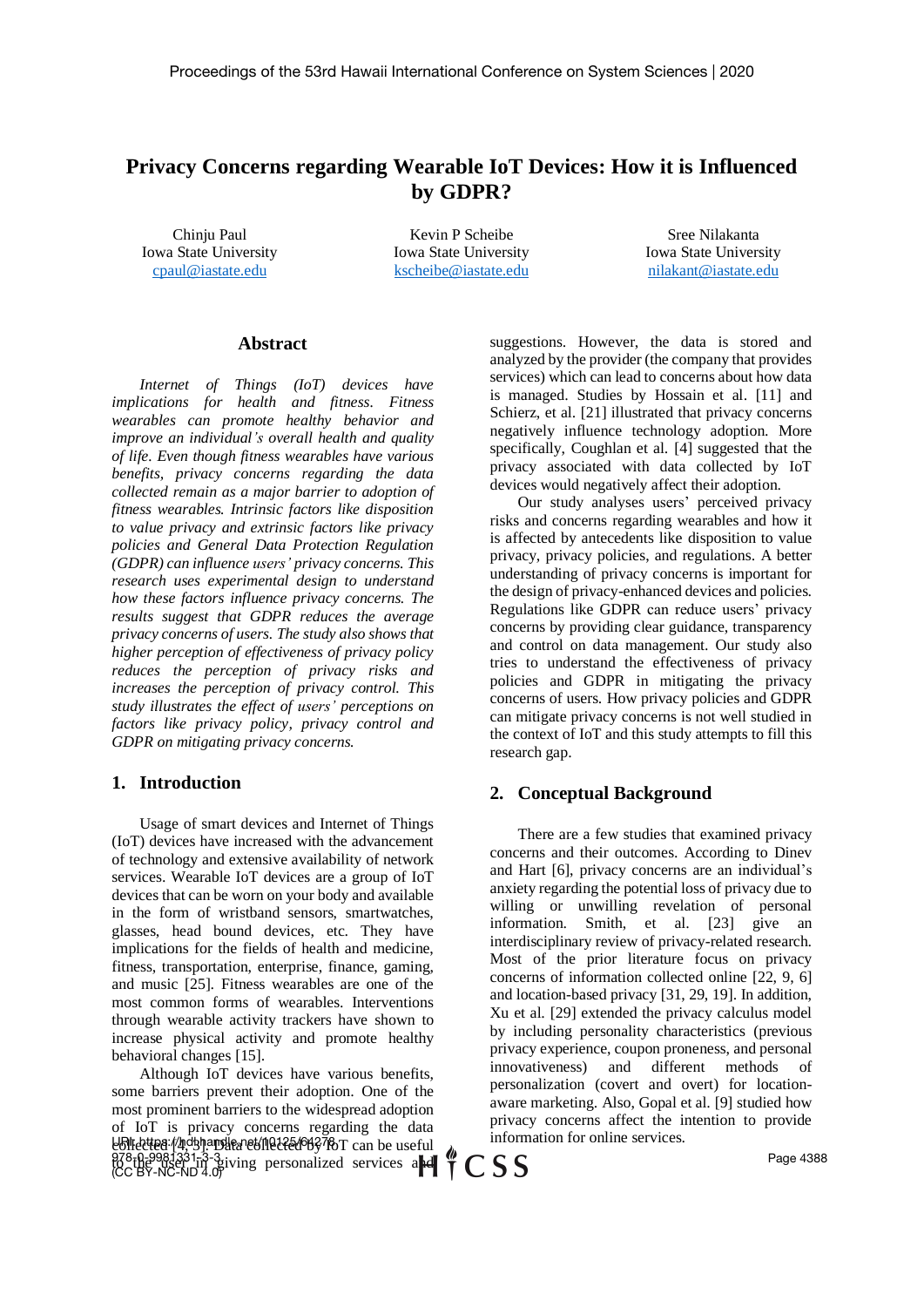Concerns about privacy of IoT devices, however, are different from those of online transaction information and location information. This results from differencesin the type, variety, and amount of data collected by the IoT device. Based on the type of IoT device, various forms of data are collected, including private data like heart rate, pulse, and other health-related data from fitness wearables; visual data from home security systems; recorded speech from home automation systems; energy usage patterns from smart energy meters; and location from mobile IoT devices. Because of the nature of the data collected by IoT devices, users' concerns and perceived risks about privacy might be different and the effects might be more exaggerated in the case of IoT.

A few studies have also identified privacy concerns as a barrier to IoT adoption. For instance, Coughlan et al. [4] studied the factors affecting the acceptance of home-based IoT technologies, and Canhoto and Arp [3] have analyzed the factors that influence the adoption and sustained use of wearables. Even though these studies identified privacy issues as a barrier, they did not explore the actual concerns of users and the factors influencing these concerns. Additionally, Prasad, et al. [20] tried to understand what influences the information sharing preferences and behavior of users of mHealth devices. This study tried to identify some of the privacy concerns of users on sharing their fitness information with others (family, friends, and public). Even though this study gave a preliminary understanding of privacy concerns, the study focused only on information sharing behavior which can be completely controlled by the user. In addition, Motti and Caine [16] explored the privacy concerns related to different kinds of wearables based on comments from online sources. Although online comments can provide some idea about privacy concerns, online comments and reviews mostly follow a bimodal distribution due to extremely negative or positive experiences [12]. Hence, online comments provide only a limited understanding of privacy concerns. Also, these studies did not consider the antecedents of privacy concerns like personality traits.

In summary, privacy concerns can be better understood by identifying users' perceptions of privacy risks associated with the use of IoT and identifying other antecedents to privacy concerns. This study tries to fill this gap in the existing literature. Xu, et al. [28] examined how industry regulation and privacy policy affects privacy concerns in the context of the internet. Xu, et al. [30] also studied the effects of individual self-protection, industry regulation and government policies on privacy concerns in the context of location-based services. We extend these two studies in the context of IoT to see how industry privacy assurance through regulation (GDPR) and privacy policy affects privacy concerns. One of the main contributions of our study is to provide an understanding of how privacy policy and regulations can mitigate privacy concerns regarding wearable IoT.

# **3. Privacy Policy, GDPR and Privacy Concerns**

Privacy concerns related to the data collected by fitness wearables can be a significant barrier for the adoption of the wearable. A privacy policy is one of the possible ways by which an organization can address users' privacy concerns. Although this may be true, in the past, most of the privacy policies and terms and conditions provided were not very comprehensible and transparent. As a result, such a policy may not be effective in mitigating the user's privacy concerns. GDPR is a regulation in the European Union (EU) data protection law, which was approved in 2016 and was implemented in 2018. Even though GDPR was implemented in the EU, international organizations may follow some of the GDPR recommendations worldwide. As a result, GDPR can be effective even outside of the EU, including the United States. Policy revisions made by organizations based on GDPR recommendations are more comprehensible and transparent. These revised or new policies use examples to explain complex ideas and clearly explain how and what data are collected, who can access the data, how the data is used, how long the data is retained, and whether the user can delete the data. Such a clear and transparent policy might mitigate some of the privacy concerns of users.

A user may not read the privacy policy carefully enough, and hence the policy alone may not reduce privacy concerns because most privacy policies are long. On the contrary, if an organization declares that it complies with the recommendations of GDPR, it may reduce users' privacy concerns. A user may believe that conforming to a regulation like GDPR can enforce data protection and hence an organization may not practice opportunistic behavior due to the consequences associated with it. Hence GDPR act as an assurance to protect users' privacy. In short, our research tries to answer the following questions: how can we reduce privacy concern? Can a regulation like GDPR lower privacy concerns? We examine whether organizations' GDPR compliance will reduce users' privacy concerns.

# **4. Theoretical Foundation and Research Model**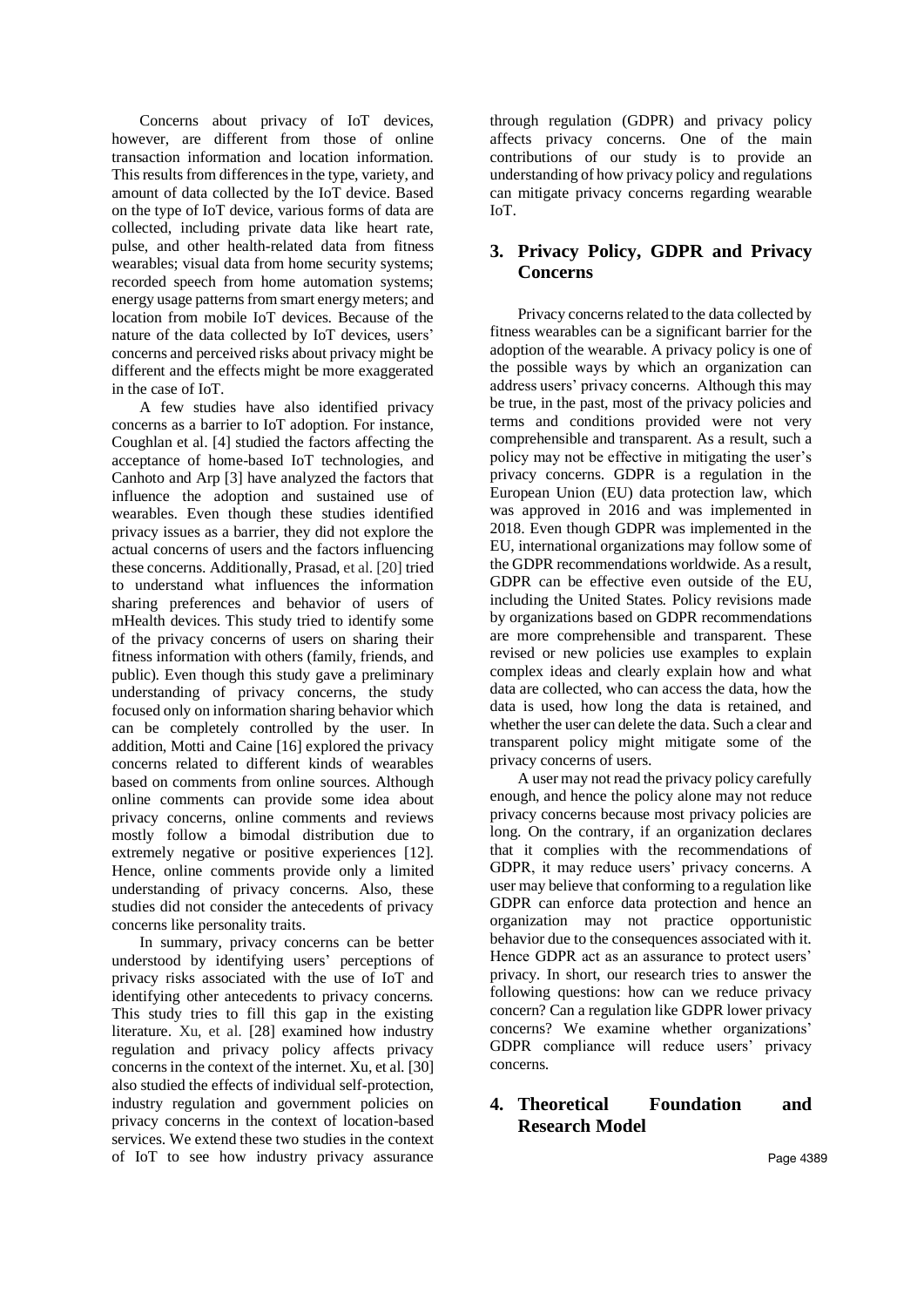Interest in privacy has led to an extensive stream of privacy research in information systems literature and therefore, there are various models to explain how privacy concerns affect users' behavioral intentions. However, a complete review of all models is beyond the scope of this paper. The scope of this study is to understand the factors that affect privacy concerns. We use the APCO (Antecedents-Privacy Concerns-Outcomes) model, the privacy-calculus and the personalization-privacy paradox for our model development. The APCO model is a generalized model and suggests that there are antecedents to privacy concerns – like personality traits, regulations and so on – and in fact, privacy concerns have some outcomes like behavioral intentions [23, 7]. The privacy calculus and the personalization-privacy paradox can be used to explain how privacy concerns affect behavioral intentions. According to the privacy calculus model [5], an individual's decision to provide information depends on a risks-benefits analysis. Similarly, the personalization-privacy paradox is also based on the risks-benefits analysis [2].

### **4.1. Perceived Privacy Risks**

Perceived risks, in general, are an individual's belief in the possibility of uncertain adverse events from the use of a product or service [14]. Likewise, perceived privacy risks are beliefs about the uncertainty regarding adverse outcomes of loss of privacy due to the possibility of opportunistic behavior by others. Sensitivity to information sharing and privacy is a personality trait and can vary among individuals. As a result, some individuals are more willing to share information than others. Disposition to value privacy indicates an individuals' need to maintain boundaries that preserve their personal information [28]. An individual with a higher disposition to value privacy is more sensitive and may perceive more risks.

*H1a: Disposition to value privacy positively affects perceived privacy risks.*

 On the other hand, if an individual considers that the privacy policy of the provider is effective, some of the concerns regarding the opportunistic behavior can be mitigated. Hence, if individuals perceive a privacy policy as effective, it will reduce their perceived privacy risks.

*H1b: Perceived effectiveness of privacy policy negatively affects perceived privacy risks.*

# **4.2. Perceived Control**

Perceived control in the context of privacy is a person's belief in his/her ability to control the release and diffusion of his/her personal information [28]. The collection, monitoring, and sharing of users' personal information can lead to a perception of loss of control over the dissemination of their information [1]. Perception of control can be affected by a user's disposition to value privacy. An individual with a higher disposition to value privacy is more sensitive to information sharing and would demand higher control. Consequently, individuals with a higher disposition to value privacy would have reduced perception of control.

*H2a: Disposition to value privacy negatively affects perceived control.*

 Perception of loss of control is considered as a threat by an individual. Privacy policy regarding the collection, use, and sharing of data collected will give the user more information and therefore would perceive better control. Given that, individuals who perceive that the privacy policy is effective will have a higher perception of control.

*H2b: Perceived effectiveness of privacy policy positively affects perceived control*

## **4.3. Privacy Concerns**

Information privacy is an individual's (or group's) right to decide when, how, and to what extent to share their information with others [27]. According to the communication privacy management theory [18], the cognitive process involving evaluation of perceived privacy controls and perceived privacy risks forms privacy concerns [28]. Perceived risks make an individual believe that there is higher uncertainty regarding the negative consequences of using a product or service [8]. Thus, an individual perceiving higher risks to privacy will have more concern about privacy.

*H3a: Perceived privacy risks positively affects privacy concerns*

 Perception of control over the data collected by the IoT device is important regarding privacy concerns. Loss of control is considered a degree of helplessness by the user [24], and this increases the concerns. In brief, positive feeling of control will reduce privacy concerns.

*H3b: Perceived control negatively affects privacy concerns*

### **4.4. Behavioral Intentions**

Many studies have shown that privacy concerns affect behavioral intentions like intent to adopt and intent to use [31, 22, 14, 26, 19]. According to the APCO model, privacy concerns negatively influence behavioral intentions. Culnan and Armstrong [5] suggested that before disclosing personal information, a privacy calculus takes place when users evaluate the perceived benefits of information disclosure against the privacy concerns. Thus, the effect of privacy concerns on behavioral intentions is moderated by perceived benefits.

Page 4390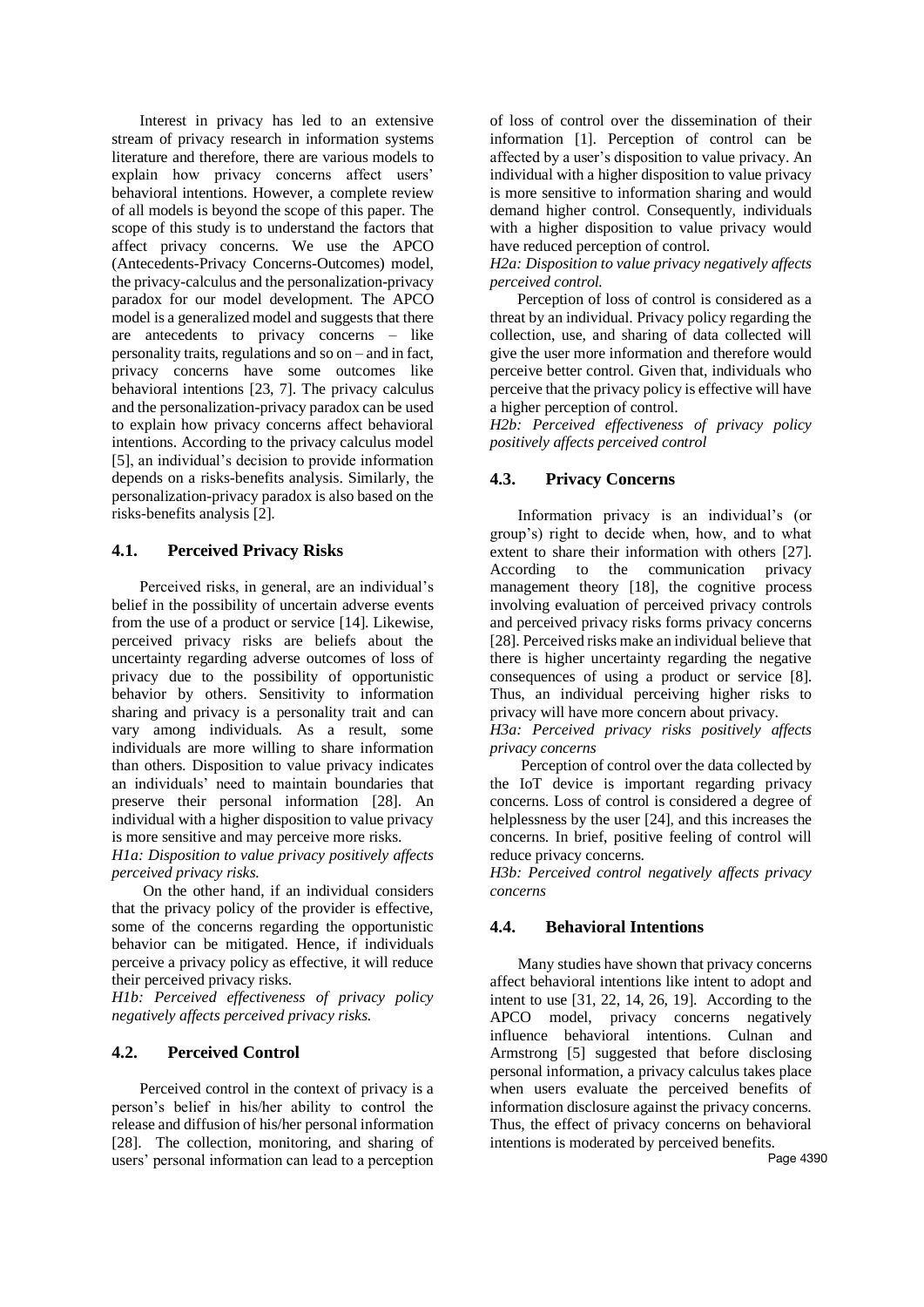*H4: Privacy concerns negatively affects behavioral intentions and is moderated by perceived benefits*



DP = Disposition to value privacy EF = Perceived effectiveness of privacy policy CNTL = Perceived privacy control PR = Perceived privacy risks PC = Privacy concerns BEN = Perceived benefits INT = Intention to adopt

Figure 1. Overall theoretical model

### **5. Data Collection**

We conducted an experiment to study how a regulation like the GDPR influences the privacy concerns of the user. In this experiment, we are testing a part of research model involving antecedents to privacy concerns (figure 2).

### **5.1. Experiment**

 This experiment is aimed to analyze how GDPR influences users' perception of privacy concerns. If an organization is GDPR compliant, they are expected by the regulation to follow certain guidelines provided by the GDPR. Hence, GDPR compliance is a form of assurance that the company is more likely to follow fair privacy practices. Even though GDPR is restricted to the EU, many international companies form a common international privacy policy and follow them in the United States. As a result, even though the United States is not within the scope of GDPR, it still influences a company's privacy policies and practices in the United States.

#### **5.1.1. Treatment**

We use a control group – treatment group experimental set up to test the effect of GDPR on privacy concerns. Participants were randomly assigned to the groups. The control group was given information on a hypothetical fitness wearable and was provided with the hypothetical company's privacy policy. The given privacy policy summarized key privacy practices and data management policies. This privacy policy is adapted from a recent privacy policy of a fitness wearable company. Once the participants have read the information on the wearable and privacy policy, they were asked to complete a questionnaire that measured their perceptions of the effectiveness of privacy policy, privacy risks, privacy control, privacy concerns, and their disposition to value privacy. The scales were adapted from previous literature and is on a 7-point scale.

In the treatment group, participants were also provided with information on a hypothetical fitness wearable and privacy policy. In addition, the participants were informed that the hypothetical company is GDPR compliant and were provided with information on GDPR and its details. Once the participants have read through all the information provided, they were asked to complete the same questionnaire.



Figure 2. Research model for experiment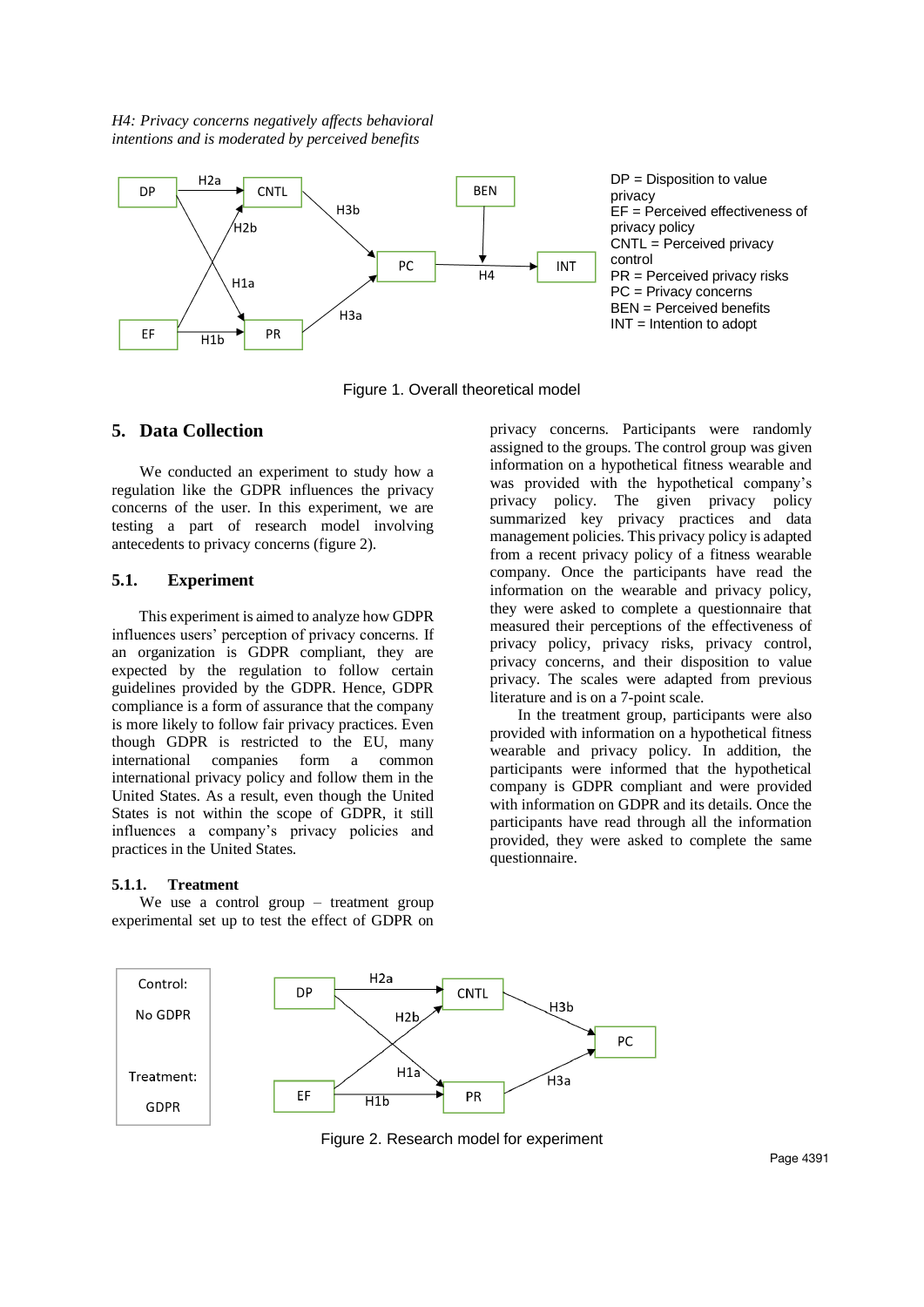### **6. Data Analysis and Results**

The data was collected from undergraduate students enrolled in a business course. The participants were of age between 18 and 25 with a mean age of 21. We obtained a total of 85 responses including 42 in control and 45 in treatment conditions. After removing responses that failed checks, a total of 70 usable responses (treatment-33 and control-37) were obtained. The demographic properties are summarized in table A1 in appendix. About 71 percentage of respondents were males and 86 percent were white. Sixty-nine percent of respondents had no previous fitness wearable device usage experience and 37 percent did not have any other smart IoT device (other than smart phones) usage experience.

#### **6.1. Evaluating Measurement Model**

We evaluated the discriminant and convergent validity of the scales by using Cronbach alpha, composite reliability, average variance extracted (AVE), loadings, and heterotrait-monotrait ratio of correlations (htmt). The items of the scales and their loadings are given in table A2 in appendix. All the items except CNTL1 and PE1 have a loading above 0.7. The Cronbach alpha, composite reliability and AVE are all above 0.8, 0.71, and 0.46 respectively. After Dropping items CNTL1 and PE1, all the items had a loading are above 0.7 and the composite reliability and AVE increased.

When all items were included in the analysis, the Cronbach alpha of PC, PR, CNTL, EF, DP, and PE were 0.90, 0.91, 0.79, 0.81, 0.85, and 0.65 respectively. After dropping the items CNTL1 and PE1, the Cronbach alpha of the variable PE increased to 0.79 (see table 2 for Cronbach alpha, composite reliability and AVE of other variables after removing CNTL1 and PE1). Similarly, including all items in analysis yielded a composite reliability of 0.90 for PC, 0.91 for PR, 0.79 for CNTL, 0.80 for EF, 0.86 for DP, and 0.71 for PE. Removing CNTL1 and PE increased the composite reliability to 0.79 for PE. The AVE for the variable CNTL increased from 0.51 to 0.57 and for PE from 0.46 to 0.66 when the items CNTL1 and PE1 were removed. The AVE for PC, PR, EF, and DP were 0.71, 0.74, 0.58, and 0.68 respectively when all items were included.

Table 2 shows that all the values in the htmt table (excluding diagonals) are below 0.9 as suggested by Henseler et al. [10]. This shows that discriminant validity is achieved. All the values in htmt were below 0.9 even when all items were included in the analysis. For further analysis, we did not add items CNTL1 and PE1. The analysis results did not change qualitatively even when all items were included.

#### **6.2. Effect of GDPR**

To test the effect of GDPR on privacy concerns (hypothesis I), we first evaluated the latent mean of privacy concerns for control and treatment group. A one-sided t-test was used to see the difference between the mean privacy concerns of the two groups. The result (table 1) suggests that the privacy concerns of treatment group is significantly lower compared to control group. This confirms our expectation that GDPR compliance by organization reduces users' privacy concerns regarding data collected by fitness wearable.

Table 1. Latent mean of privacy concerns for control and treatment group

|                         |      | Control Treatment |      | P value  |  |
|-------------------------|------|-------------------|------|----------|--|
| PC.<br>(latent<br>mean) | 3.59 | 3.03              | 1.91 | $0.03**$ |  |
| ** significant at 5%    |      |                   |      |          |  |

### **6.3. Testing the Structural Model**

After establishing measurement validity, structural model was evaluated using SEM packages 'lavaan' and 'semTools' in R. Previous privacy experience, fitness wearable usage experience, and previous smart IoT device usage experience were included as control variables in the analysis. SEM path analysis were conducted for the entire data as well as separately for the control and the treatment group. The path coefficients of treatment group were not significantly different from the corresponding path coefficients of control group. We expected the average privacy concerns of treatment group to be lower than control group. However, we did not expect the relationships between variables to be different for both groups and results suggests the same. The overall SEM path analysis have signs as expected per the hypothesis (table 3). The relationship between DP and CNTL is non-negative as opposed to the hypothesis. However, the estimate is close to zero and non-significant. For the overall model, all the hypothesis except H2a and H3b are significant. The relationship between disposition to value privacy and perceived privacy control (H2a) is not significant in all three analysis – overall model, control group and treatment group.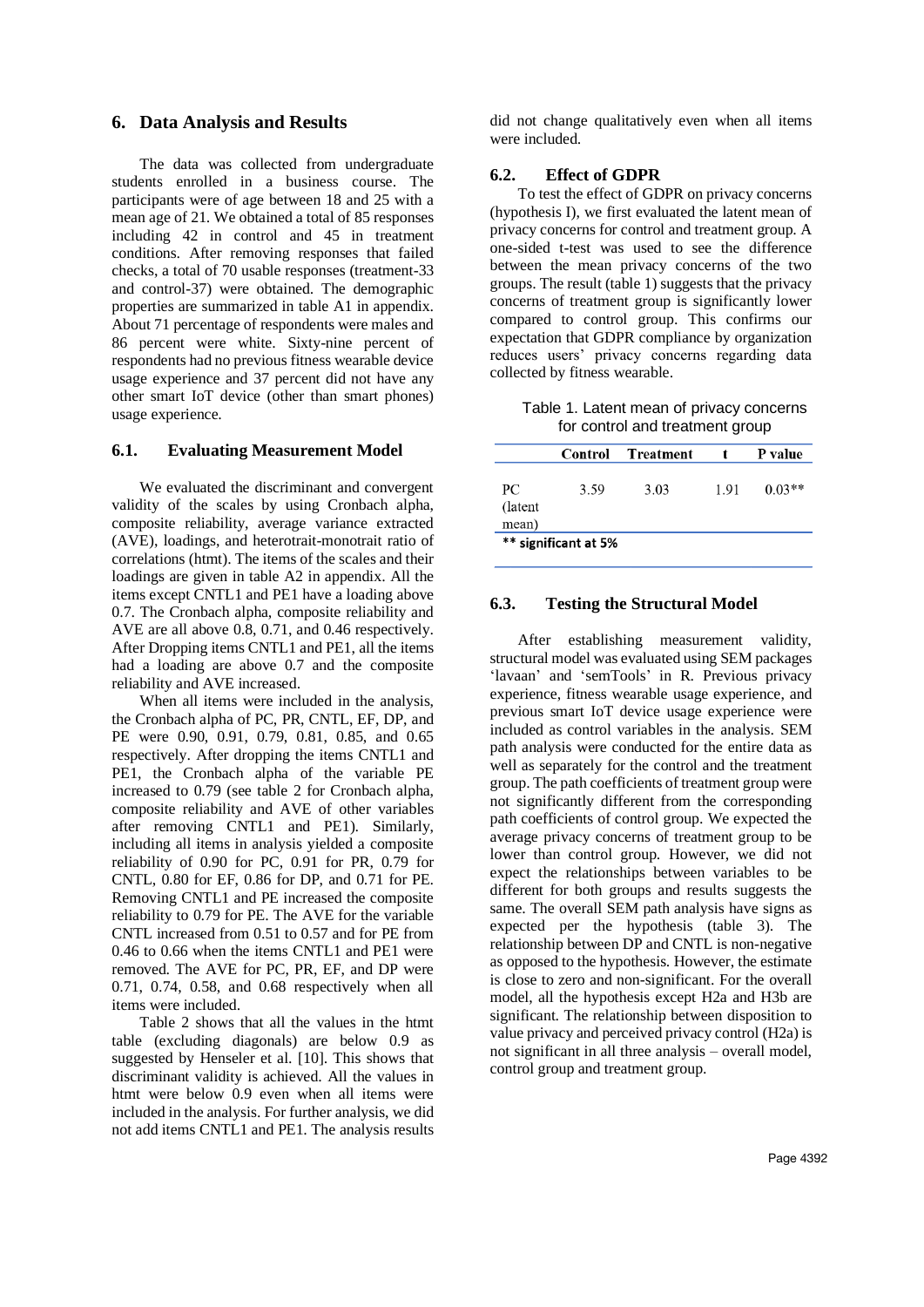| Table 2. Properties of scales                    |                                                    |           |             |      |          |           |                 |             |                  |
|--------------------------------------------------|----------------------------------------------------|-----------|-------------|------|----------|-----------|-----------------|-------------|------------------|
|                                                  | Heterotrait-Monotrait Ratio of Correlations (HTMT) |           |             |      | Cronbach | Composite | <b>Variance</b> |             |                  |
|                                                  |                                                    |           |             |      |          |           | alpha           | reliability | <b>Extracted</b> |
|                                                  | PC                                                 | <b>PR</b> | <b>CNTL</b> | EF   | DP       | PE        |                 |             |                  |
| PC                                               | 1.00                                               |           |             |      |          |           | 0.90            | 0.91        | 0.71             |
| <b>PR</b>                                        | 0.82                                               | 1.00      |             |      |          |           | 0.91            | 0.92        | 0.74             |
| <b>CNTL</b>                                      | 0.45                                               | 0.47      | 1.00        |      |          |           | 0.79            | 0.80        | 0.57             |
| EF                                               | 0.52                                               | 0.42      | 0.88        | 1.00 |          |           | 0.81            | 0.81        | 0.58             |
| DP                                               | 0.73                                               | 0.62      | 0.26        | 0.29 | 1.00     |           | 0.85            | 0.86        | 0.68             |
| PE                                               | 0.74                                               | 0.52      | 0.45        | 0.45 | 0.60     | 1.00      | 0.79            | 0.79        | 0.66             |
| All non-diagonal elements of HTMT are below 0.90 |                                                    |           |             |      |          |           |                 |             |                  |

|                                         | <b>Estimate</b> | <b>Estimate</b>  | <b>Estimate</b>  | <b>Supported</b> |
|-----------------------------------------|-----------------|------------------|------------------|------------------|
|                                         | (standard       | (standard error) | (standard error) |                  |
|                                         | error)          |                  |                  |                  |
|                                         | Overall         | Control          | Treatment        |                  |
| H <sub>1a</sub> : DP $\rightarrow$ PR   | $0.50**$        | $0.76*$          | $0.53**$         | Yes              |
|                                         | (0.15)          | (0.45)           | (0.17)           |                  |
| $H1b: EF \rightarrow PR$                | $-0.42**$       | $-0.84**$        | $-0.22$          | Partially        |
|                                         | (0.19)          | (0.41)           | (0.28)           | yes              |
| H <sub>2a</sub> : DP $\rightarrow$ CNTL | 0.02            | $-0.55$          | 0.09             | N <sub>o</sub>   |
|                                         | (0.11)          | (0.54)           | (0.11)           |                  |
| H <sub>2</sub> b: EF $\rightarrow$ CNTL | $0.94**$        | $1.25**$         | $0.99**$         | Yes              |
|                                         | (0.20)          | (0.52)           | (0.39)           |                  |
| H3a: PR $\rightarrow$ PC                | $0.67*$         | $0.52**$         | $0.85**$         | Yes              |
|                                         | (0.13)          | (0.17)           | (0.19)           |                  |
| H <sub>3</sub> b: CNTL $\rightarrow$ PC | $-0.09$         | 0.34             | $-0.67**$        | Partially        |
|                                         | (0.15)          | (0.21)           | (0.25)           | yes              |

# **7. Discussion, Limitations, and Future Research**

This study developed and empirically tested the factors that affect privacy concerns. Also, using an experimental design this study showed that GDPR can reduce privacy concerns. We use a sample of undergraduate students as participants. Since people of this age group are more familiar with technology and social media, they are less concerned with privacy compared to other age groups [13]. Consequently, our results are more conservative.

# **7.1. GDPR and Privacy Concerns**

Page 4393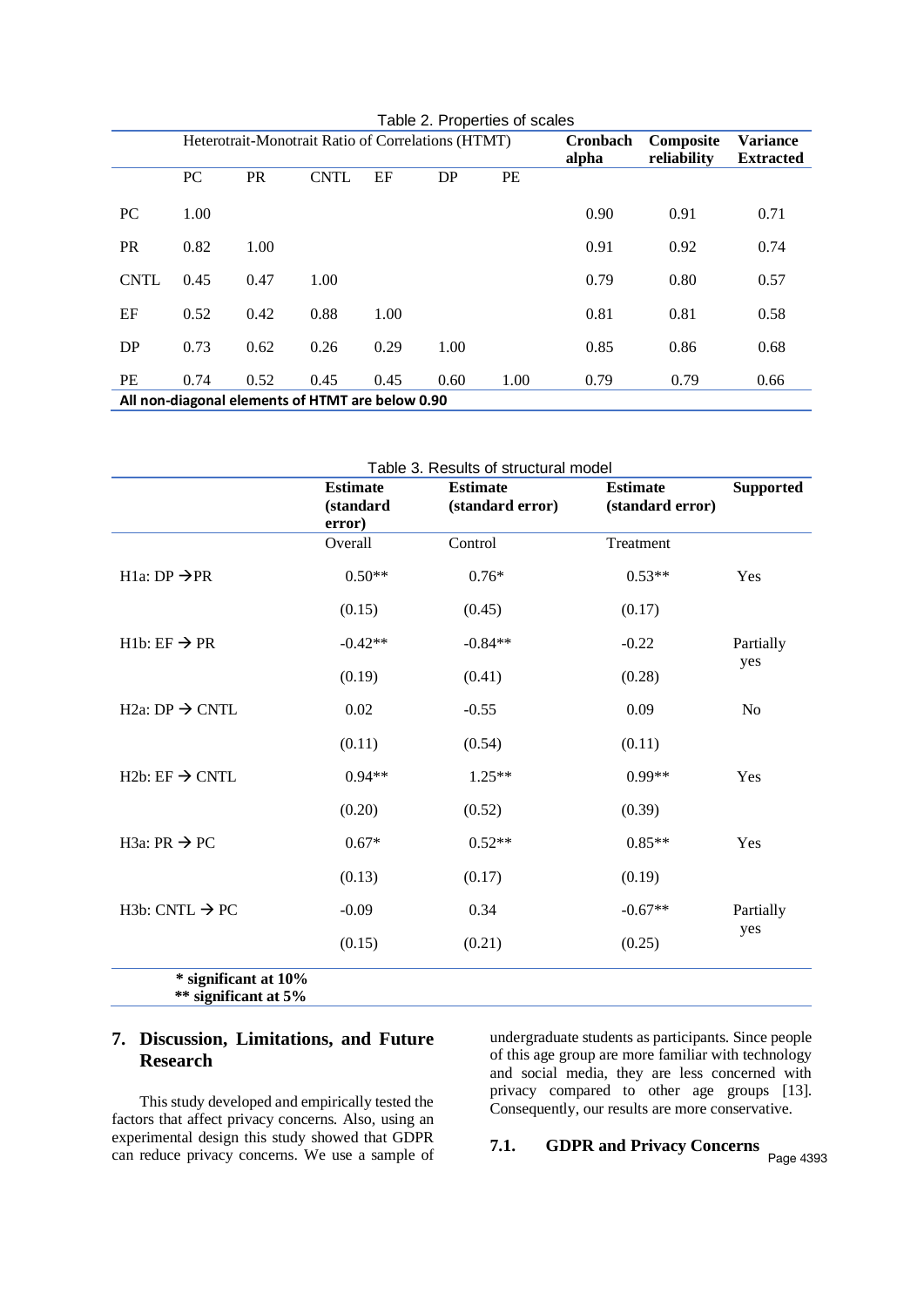The results suggest that GDPR reduces users' privacy concerns. GDPR is a regulation that aims at regulating the data collection and management. It gives users with the power to control or manage the release and use of their private data. GDPR gives users an assurance on the fair and transparent management of their data. As a result, a regulation like GDPR can reduce users concerns regarding the management of their personal data and thus privacy. The treatment group were told that the organization is GDPR compliant and their average privacy concerns were significantly lower compared to control group.

### **7.2. Antecedents to Privacy Concerns**

This study looked at the antecedents of privacy concerns like disposition to value privacy, perceived effectiveness of privacy policy, perceived privacy control, and perceived risks. Results show that users who perceive higher effectiveness of privacy policy experience higher control over their privacy. Data collection, monitoring and sharing generally leads to a perception of loss of control over data [1]. However, more information on how the data is collected, monitored and shared can help users understand how their data is disseminated. In additions, when users perceive that an organization's policies are effective and representative of their practices, users' may not experience a loss of control. Similarly, when perceived effectiveness of privacy policy is high, users perceive lower privacy risks. On the other hand, when the disposition to privacy is high, users perceive higher risks. Individuals maintain a personal boundary on information sharing that preserves their personal information [28]. An individual who is highly sensitive to privacy are likely keep their boundaries closed and when personal data is asked, they consider it as a threat to the boundary and perceive higher risks to privacy.

According to communication privacy management theory [18], privacy concerns are formed by the mental process of assessment of perceived risks and perceived controls [28]. Our results support the relationship between perceived privacy risks and privacy concerns. When perceived risks are higher, users experience more privacy concerns. However, the relationship between perceived privacy control and privacy concerns is insignificant in control group and overall data. But this relationship (CNTL  $\rightarrow$  PC) is significant in the treatment group. Higher perception of privacy control is associated with lower levels of privacy concerns in the treatment group.

The relationship between disposition to value privacy and perceived privacy control is not significant in this study. One possible explanation is that the perception of control over data is possibly more dependent on the information on how data is collected and managed and how users can regulate the use and dissemination of their personal data. For instance, even if a user has lower disposition to privacy, they may perceive lower control if clear information on data management is not provided.

## **7.3. Contributions and Limitations of the Study**

One of the key contributions of this study is establishing the causal relationship between GDPR compliance and privacy concerns using the experimental design. In general, literature on the antecedents to privacy concerns is scarce. This study attempts to fill this gap by studying the antecedents to privacy concerns in the context of wearable IoT, especially fitness wearables. Also, this study shows the relationship of perception of effectiveness of privacy policy towards privacy control and privacy risks perceptions in the context of wearable IoT devices. This study also analyses the ways by which privacy concerns can be mitigated – through privacy policies, regulations (GDPR) and by privacy controls. Even though the causal effect of only GDPR can be concluded from this study, the correlational effect of privacy policies and privacy controls on privacy concerns can be understood from this study. The causal relationship of privacy controls with privacy concerns can be found out using experimental design in future studies. Providing users with more option to control how their data is managed can increase their perception of control and reduce privacy concerns. This can be achieved by including privacy control options in the settings of the device. In future study, the level of privacy controls can be manipulated to see whether privacy controls reduce privacy concerns.

One of the limitations of this study is its generalizability. Since the study uses experimental design and the limited demographics variability of the data, results may not be generalized to a wider population. This can be addressed by using a multistudy design involving a survey study using a wider demographics and larger sample size. Another major limitation of the study is the limited sample size. Since GDPR is a regulation in EU, a better study design would be to use participants from EU for the treatment group and participants from the United States for the control group. Besides these limitations, this study explores the factors affecting privacy concerns and how it is affected by GDPR compliance.

# **8. Conclusion**

This research analyzed how policies and regulations can reduce privacy concerns regarding 94 the data collected by fitness wearables, which is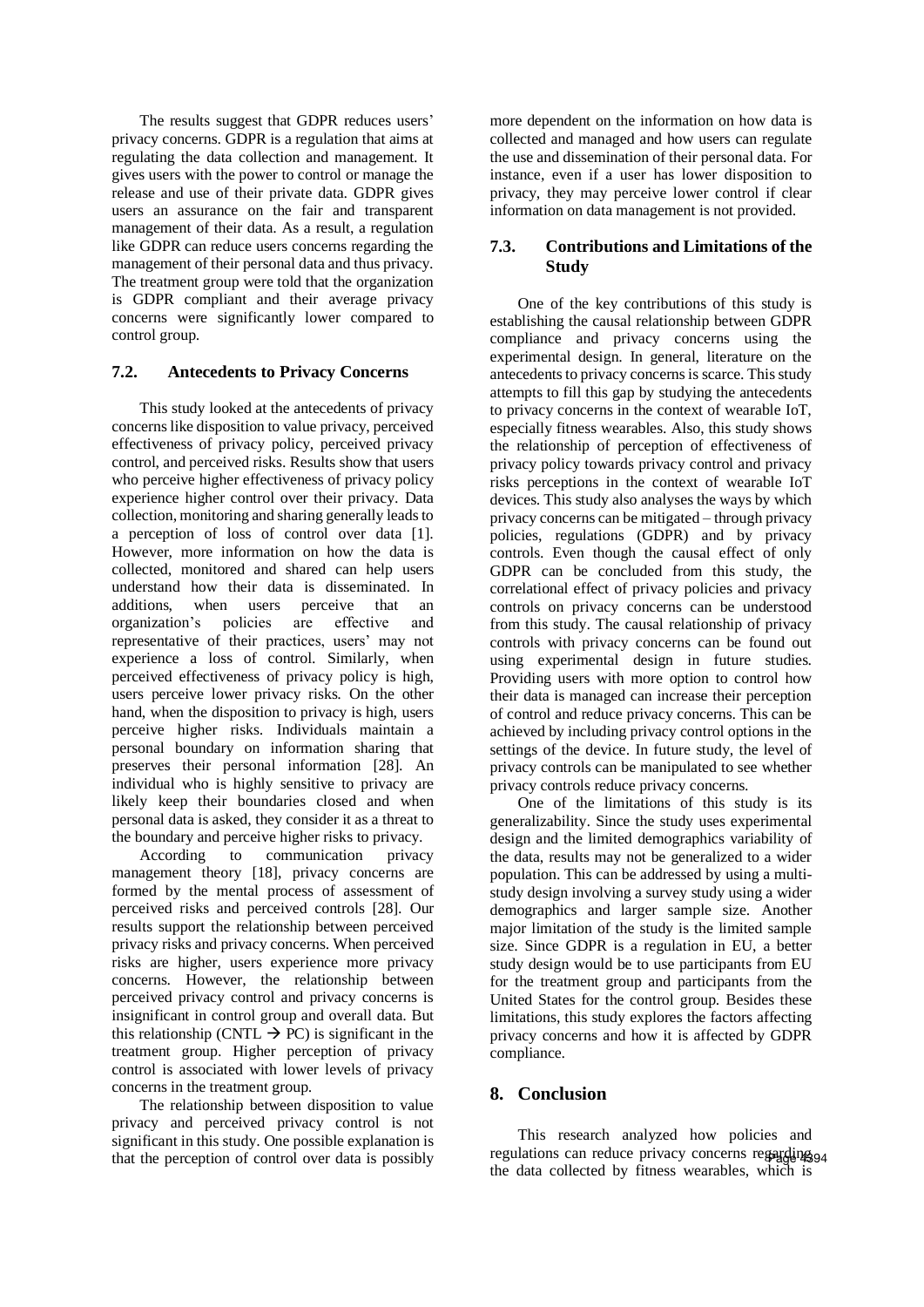required to increase their adoption. Our study has implications for both academics and practitioners. Our study tries to understand the antecedents to privacy concerns like dispositions to value privacy and the effectiveness of privacy policy (a factor that can be manipulated externally). Moreover, to the best of our knowledge, this is the first study that empirically shows GDPR can reduce users' privacy concerns. Practitioners can also find the results useful in improving the marketing strategy of wearables. Since GDPR is shown to be effective in reducing privacy concerns in our study, it may be explicitly mentioned and explained in promotional materials in the US to reduce privacy concerns and increase the likelihood of adoption of the product. In summary, our study provides a preliminary understanding on the usefulness of a unified data management regulation to protect users' privacy.

## **9. References**

[1] M. Arcand, J. Nantel, M. Arles-Dufour, and A. Vincent, "The Impact of Reading a Website's Privacy Statement on Perceived Control Over Privacy and Perceived Trust", Online Information Review., vol. 31, no. 5, pp. 661-681, 2007.

[2] N.F. Awad, and M.S. Krishnan, "The Personalization Privacy Paradox: An Empirical Evaluation of Information Transparency and The Willingness to be Profiled Online for Personalization", MIS Quarterly, vol. 30, no. 1, pp. 13-28, 2006.

[3] A.I. Canhoto, and S. Arp, "Exploring the Factors that Support Adoption and Sustained Use of Health and Fitness Wearables", Journal of Marketing Management, vol. 33, no. 1-2, pp. 32-60, 2017.

[4] T. Coughlan, M. Brown, R. Mortier, R.J. Houghton, M. Goulden, and G. Lawson, "Exploring Acceptance and Consequences of the Internet of Things in the Home", IEEE International Conference on Green Computing and Communications, pp. 148- 155, 2012.

[5] M.J. Culnan, and P.K. Armstrong, "Information Privacy Concerns, Procedural Fairness, and Impersonal Trust: An Empirical Investigation", Organization Science, vol. 10, no. 1, pp. 104-115, 1999.

[6] T. Dinev, and P. Hart, "An Extended Privacy Calculus Model for E-Commerce Transactions", Information Systems Research, 17(1), 61-80, 2006.

[7] T. Dinev, A.R. McConnell, H.J. Smith, "Informing Privacy Research Through Information Systems, Psychology, and Behavioral Economics: Thinking Outside the 'APCO' Box", Information Systems Research, vol. 26, no. 4, pp. 639-655, 2015.

[8] M.S. Featherman, and P.A. Pavlou, "Predicting E-Services Adoption: A Perceived Risk Facets Perspective", International Journal of Human-Computer Studies, vol. 59, no. 4, pp. 451-474, 2003.

[9] R.D. Gopal, H. Hidaji, R.A. Patterson, E. Rolland, and D. Zhdanov, "How Much to Share with Third Parties? User Privacy Concerns and Website Dilemmas", MIS Quarterly, vol. 42, no. 1, pp. 143- 163, 2018.

[10] J. Henseler, C.M. Ringle, and M. Sarstedt, "A New Criterion for Assessing Discriminant Validity in Variance-Based Structural Equation Modeling", Journal of the academy of marketing science, vol. 43, no. 1, pp. 115-135, 2015.

[11] M.M. Hossain, V.R. Prybutok, "Consumer Acceptance of RFID Technology: An Exploratory Study", IEEE Transactions on Engineering Management, vol. 55, no.2, pp. 316-328, 2008.

[12] N. Hu, P.A. Pavlou, and J. Zhang, "Can Online Reviews Reveal a Product's True Quality?: Empirical Findings and Analytical Modeling of Online Wordof-Mouth Communication", Proceedings of the 7th ACM Conference on Electronic Commerce, pp. 324- 330, 2006.

[13] M. Kezer, B. Sevi, Z. Cemalcilar, L. Baruh, "Age Differences in Privacy Attitudes, Literacy and Privacy Management on Facebook", Cyberpsychology: Journal of Psychosocial Research on Cyberspace, vol. 10, no. 1, 2016.

[14] D.J. Kim, D.L. Ferrin, and H.R. Rao, "A Trust-Based Consumer Decision-Making Model in Electronic Commerce: The Role of Trust, Perceived Risk, and Their Antecedents", Decision Support Systems, 44, no.2, pp. 544-564, 2008.

[15] K. Mercer, M. Li, L. Giangregorio, C. Burns, and K. Grindrod, "Behavior Change Techniques Present in Wearable Activity Trackers: A Critical Analysis", JMIR mHealth and uHealth, vol. 4, no. 2, 2016.

[16] V.G. Motti, and K. Caine, "Users' Privacy Concerns About Wearables", Conference on Financial Cryptography and Data Security, Springer, Berlin, Heidelberg, pp. 231-244, 2015.

[17] P.A. Pavlou, and D. Gefen, "Building effective online marketplaces with institution-based trust", Information Systems Research, vol. 15, no. 1, pp. 37-59, 2004.

[18] S.S. Petronio, Boundaries of Privacy: Dialectics of Disclosure. Albany, NY: State University of New York Press, xix, pp. 268, 2002.

[19] M. Poikela, and E Toch, "Understanding the Valuation of Location Privacy: A Crowdsourcing 4395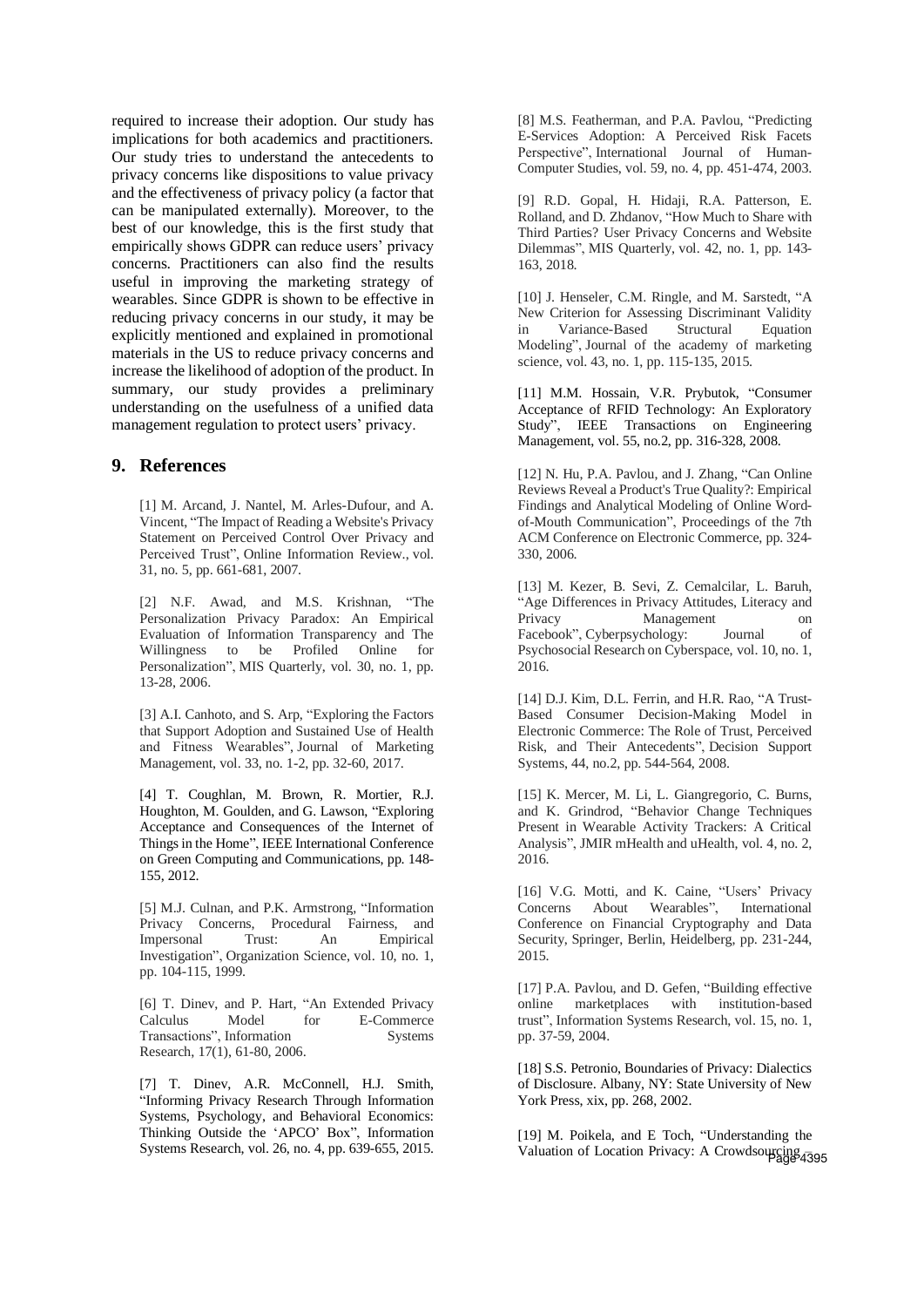Based Approach", Hawaii International Conference on System Sciences, vol. 50, pp. 1985-1994, 2002.

[20] A. Prasad, J. Sorber, T. Stablein, D. Anthony, and D. Kotz, "Understanding Sharing Preferences and Behavior for mHealth Devices", Proceedings of the 2012 ACM Workshop on Privacy in the Electronic Society, pp. 117-128, 2012.

[21] P.G. Schierz, O. Schilke, and B.W. Wirtz, "Understanding Consumer Acceptance of Mobile Payment Services: An Empirical Analysis", Electronic Commerce Research and Applications, vol. 9, no. 3, pp. 209-216, 2010.

[22] H. Sheng, F.F. Nah, and K. Siau, "An Experimental Study on Ubiquitous Commerce Adoption: Impact of Personalization and Privacy Concerns", Journal of the Association for Information Systems, vol. 9, no. 6, pp. 344-376, 2008.

[23] H.J. Smith, T. Dinev, and H. Xu, "Information Privacy Research: An Interdisciplinary Review", MIS Quarterly, 35(4), 989-1015, 2011.

[24] S. Spiekermann, "Perceived Control: Scales for Privacy in Ubiquitous Computing", Digital Privacy, Auerbach Publications, pp. 274-288, 2007.

[25] T. Spil, A. Sunyaev, S. Thiebes, and R. Van Baalen, "The Adoption of Wearables for a Healthy Lifestyle: Can Gamification Help?", Proceedings of the Hawaii International Conference on System Sciences, vol. 50, pp. 3617-3626, 2017.

[26] J. Sutanto, E. Palme, C.H. Tan, and C.W. Phang, "Addressing the Personalization-Privacy Paradox: An Empirical Assessment from Field Experiment on Smartphone Users", MIS Quarterly, vol. 37, no. 4, pp. 1141-1164, 2013.

[27] A.F. Westin, Privacy and Freedom, Athenaeum, New York, 1967.

[28] H. Xu, T. Dinev, J. Smith, and P. Hart, "Information Privacy Concerns: Linking Individual Perceptions with Institutional Privacy Assurances", Journal of the Association for Information Systems, vol. 12, no. 12, pp. 798-824, 2011a.

[29] H. Xu, X.R. Luo, J.M. Carroll, and M.B. Rosson, "The Personalization Privacy Paradox: An Exploratory Study of Decision-Making Process for Location-Aware Marketing", Decision Support Systems, vol. 51, no. 1, pp. 42-52, 2011b.

[30] H. Xu, H.H. Teo, B.C. Tan, and R. Agarwal, "Research Note—Effects of Individual Self-Protection, Industry Self-Regulation, and Government Regulation on Privacy Concerns: A Study of Location-Based Services", Information Systems Research, vol. 23, no. 4, pp. 1342-1363, 2012.

[31] H. Xu, H.H. Teo, and B. Tan, "Predicting The Adoption of Location-Based Services: The Role of Trust and Perceived Privacy Risk", International Conference on Information Systems Proceedings, Paper 71, pp. 897-910, 2005.

# **Appendix**

| <b>Variables</b>                 | Category       | <b>Frequency</b> | Table A1. Demographic variables<br><b>Variable</b> | Category      | Frequency |  |
|----------------------------------|----------------|------------------|----------------------------------------------------|---------------|-----------|--|
| Ethnicity                        | White          | 60               | Household<br>income                                | < 20,000      | 14        |  |
|                                  | <b>Black</b>   | $\overline{2}$   |                                                    | 20,000-39,999 | 6         |  |
|                                  | Asian          | 4                |                                                    | 40,000-59,999 | 11        |  |
|                                  | Other          | 4                |                                                    | 60,000-99,999 | 10        |  |
|                                  |                |                  |                                                    | >100,000      | 29        |  |
| Gender                           | Female         | 20               | Other smart                                        | Yes           | 44        |  |
|                                  | Male           | 50               | devices                                            | No            | 26        |  |
| <b>Fitness</b><br>wearable owner | Yes            | 22               | Treatment                                          | Treatment     | 33        |  |
|                                  | N <sub>0</sub> | 48               | condition                                          | Control       | 37        |  |
| 70<br><b>Total observations</b>  |                |                  |                                                    |               |           |  |